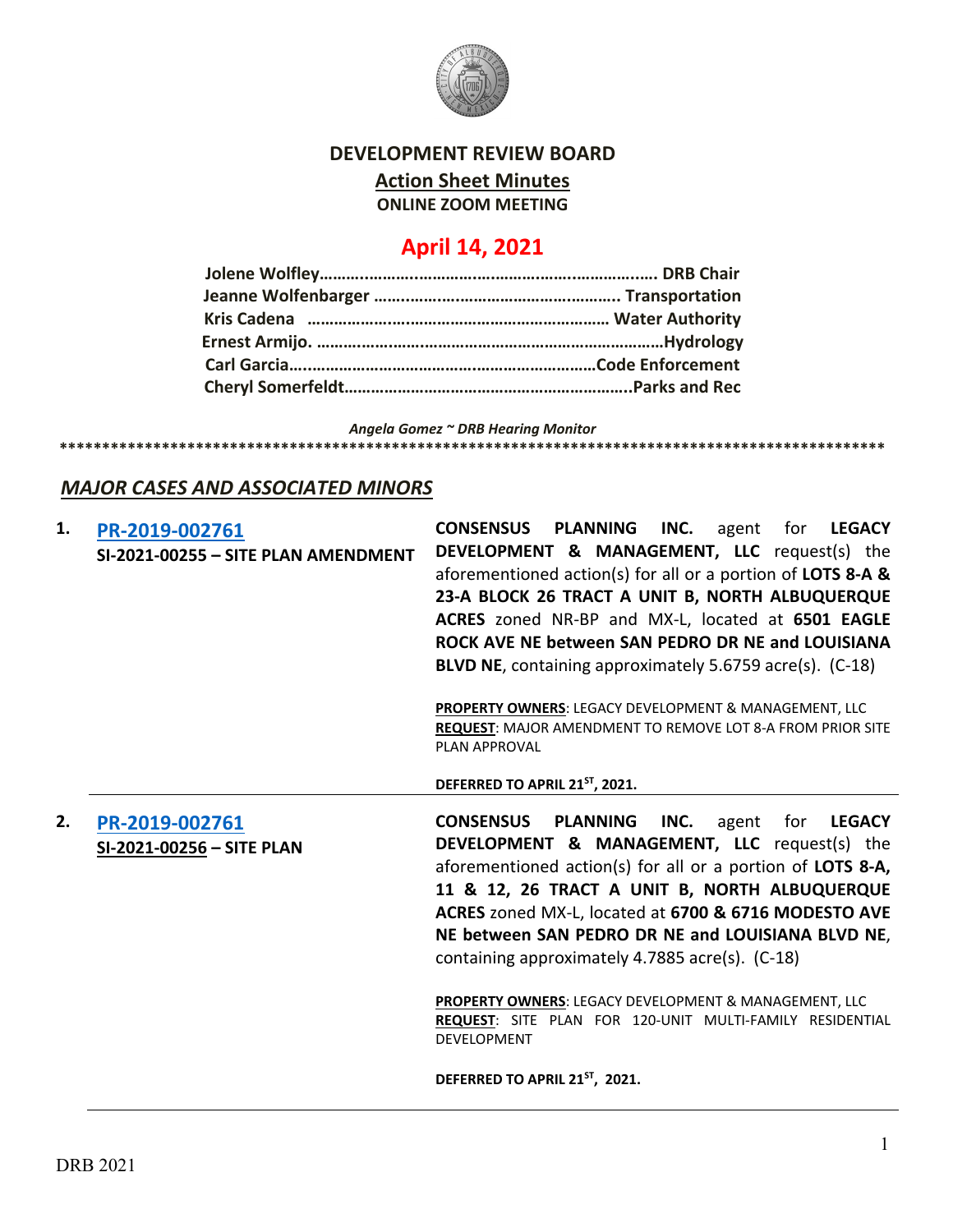| 3. | PR-2019-002761<br>SD-2021-00053 - PRELIMINARY/FINAL<br><b>PLAT</b><br>SD-2019-00056-VACATION OF PUBLIC<br><b>EASEMENT</b><br>SD-2019-00055 - VACATION OF PUBLIC<br><b>EASEMENT</b><br>SD-2021-00054 - VACATION OF PUBLIC<br><b>EASEMENT</b> | CSI - CARTESIAN SURVEY'S INC. agent for FAIZEL KASSEM<br>C/O KASSAM LAND ACQUISITION 9 LLC request(s) the<br>aforementioned action(s) for all or a portion of 8-A, 11 & 12<br>BLOCK 26 NAA, TR. A, UNIT B zoned NR-BP, located on<br>MODESTO AVE between OBSIDIAN ST NE and SAN PEDRO<br>DR NE, containing approximately 4.7885<br>$\arccos 0$ . (C-<br>18)[Deferred from 3/31/21]<br>PROPERTY OWNERS: FAIZEL KASSEM C/O KASSAM LAND ACQUISITION<br>9 LLC<br>REQUEST: SUBDIVIDE EXISTING 3 LOTS INTO 1 INDIVIDUAL LOT,<br>VACATE EASEMENTS, GRANT EASEMENTS, DEDICATE RIGHT-OF-WAY                                                                                                     |
|----|---------------------------------------------------------------------------------------------------------------------------------------------------------------------------------------------------------------------------------------------|----------------------------------------------------------------------------------------------------------------------------------------------------------------------------------------------------------------------------------------------------------------------------------------------------------------------------------------------------------------------------------------------------------------------------------------------------------------------------------------------------------------------------------------------------------------------------------------------------------------------------------------------------------------------------------------|
|    |                                                                                                                                                                                                                                             | DEFERRED TO APRIL 21ST, 2021.                                                                                                                                                                                                                                                                                                                                                                                                                                                                                                                                                                                                                                                          |
| 4. | PR-2018-001579<br>SD-2021-00035 - PRELIMINARY/FINAL<br><b>PLAT</b>                                                                                                                                                                          | MODULUS ARCHITECTS, INC C/O ANGELA WILLIAMSON,<br>CEO agent for WINROCK PARTNERS<br>request(s) the<br>aforementioned action(s) for all or a portion of: PARCEL Z<br>FINAL PLAT PARCEL Z AND TRACTS A, D, E, F, F-1, G & H,<br>WINROCK CENTER ADDITION zoned MX-H, located at 2100<br>LOUSIANA BLVD NE between INDIAN SCHOOL and I-40<br>containing approximately 28.86 acre(s). (J-19)[Deferred from<br>3/10/21, 3/31/21]<br>PROPERTY OWNERS: SUN CAPITAL HOTELS. OWNERS; WINROCK<br><b>PARTNERS</b>                                                                                                                                                                                   |
|    |                                                                                                                                                                                                                                             | REQUEST: PRELIMINARY PLAT FOR WINROCK TOWN CENTER FOR A<br>NEW HOTEL - APPROX. 149 ROOMS ENCOMPASSING +/-80,000 SQ FT<br>DEFERRED TO APRIL 21 <sup>ST</sup> , 2021.                                                                                                                                                                                                                                                                                                                                                                                                                                                                                                                    |
| 5. | PR-2018-001579<br>SI-2020-01477 - SITE PLAN AMENDMENT<br>VA-2020-00469 - WAIVER TO IDO                                                                                                                                                      | DEKKER/PERICH/SABATINI request(s) the aforementioned<br>action(s) for all or a portion of: PARCEL A-1-A-1-B SUBD PLAT<br>TRS A-1-A-1-A & A-1-A-1-B WINROCK CENTER ADDN, PARCEL A-<br>2 AND A-3 PLAT OF PARCELS A-1 THRU A-3 & PARCEL C-2A<br>WINROCK CENTER ADDN + PARCEL C-2A1 SUBD PLAT PARCEL C-<br>2A1 & C-2A2 WINROCK CENTER ADDN, PARCEL E1A WINROCK<br>CENTER ADDITION, PARCEL D1A WINROCK CENTER ADDN<br>REPLAT OF PARCEL D1 WINROCK CENTER ADDN AND PARCEL A-<br>1-A-1-A-1-A WINROCK CENTER ADDITION, zoned MX-H, zoned<br>MX-M located at 7500 INDIAN SCHOOL RD, containing<br>approximately 83 acre(s). (J-19)[Deferred from 1/13/21, 2/10/21,<br>3/3/21, 3/17/21, 3/31/21] |
|    |                                                                                                                                                                                                                                             | <b>PROPERTY OWNERS: DARIN SAND, WINROCK PARTNERS LLC</b><br>REQUEST: A MAJOR AMENDMENT TO THE APPROVED<br><b>SITE</b><br>DEVELOPMENT PLAN FOR WINROCK TOWN CENTER TO FACILITATE THE<br>DEVELOPMENT OF A NEW 199 UNIT MULTI-FAMILY DEVELOPMENT FOR<br>A VACANT LOT AT 7500 INDIAN SCHOOL.                                                                                                                                                                                                                                                                                                                                                                                               |
|    |                                                                                                                                                                                                                                             | DEFERRED TO APRIL 21 <sup>ST</sup> , 2021.                                                                                                                                                                                                                                                                                                                                                                                                                                                                                                                                                                                                                                             |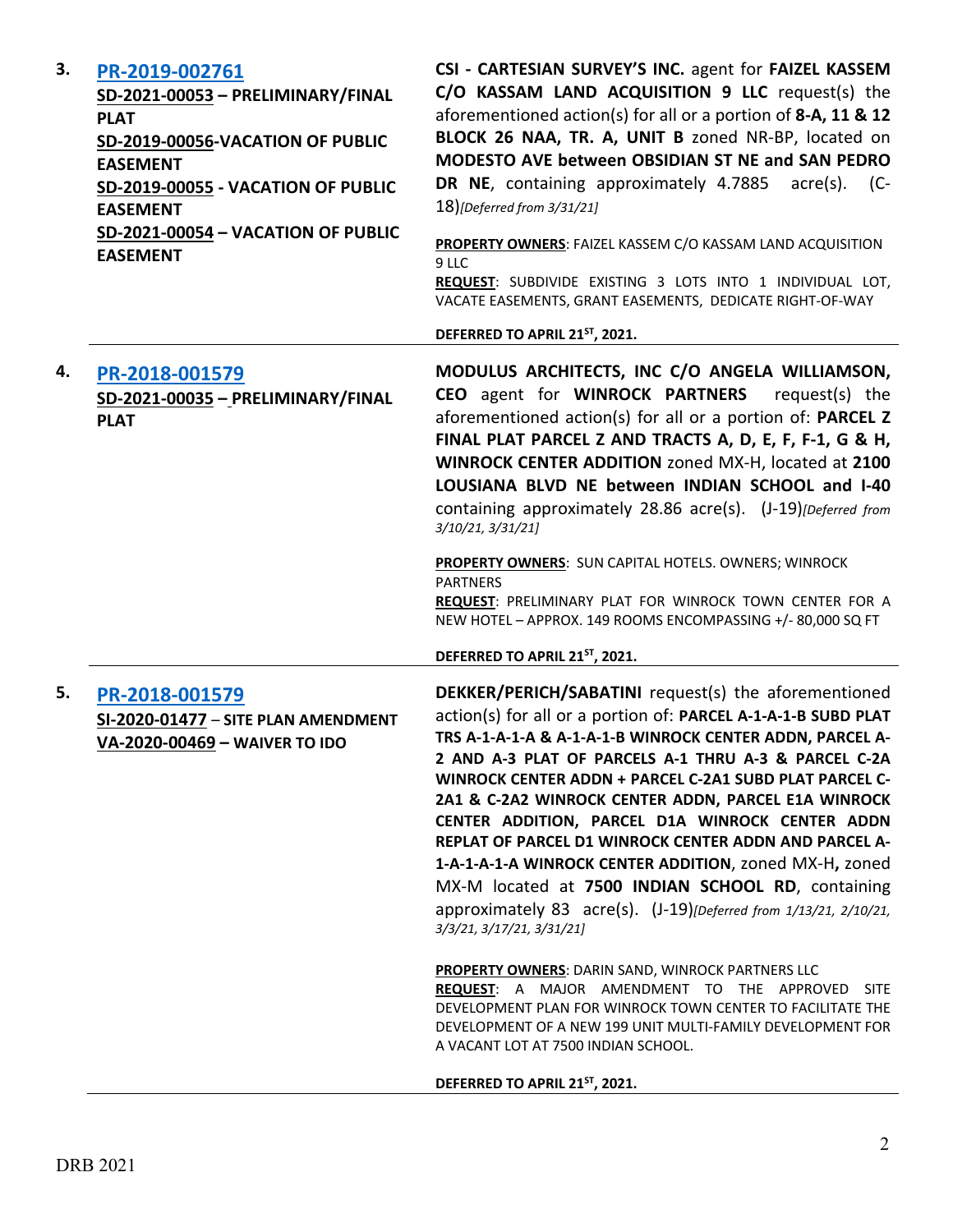| 6. | PR-2018-001579<br>SD-2021-00073 - PRELIMINARY/FINAL<br><b>PLAT</b> | HUITT-ZOLLARS INC./SCOTT EDDINGS agent(s) for<br><b>GOODMAN REALTY</b> request(s) the aforementioned<br>action(s) for all or a portion of: PARCEL E-1-A, WINROCK<br>CENTER ADDITION zoned MX-M, located on INDIAN<br>SCHOOL RD between WINROCK LOOP and PENNSYLVANIA<br>AVE, containing approximately 3.38 acre(s). (J-19)                                                                                                                             |
|----|--------------------------------------------------------------------|--------------------------------------------------------------------------------------------------------------------------------------------------------------------------------------------------------------------------------------------------------------------------------------------------------------------------------------------------------------------------------------------------------------------------------------------------------|
|    |                                                                    | PROPERTY OWNERS: GOODMAN REALTY<br>REQUEST: REPLAT OF PARCEL E-1-A FOR THE APPROVED VACATION OF<br>PUBLIC ACCESS EASEMENT AND GRANTING PUBLIC SIDEWALK<br>EASEMENT.                                                                                                                                                                                                                                                                                    |
|    |                                                                    | IN THE MATTER OF THE AFOREMENTIONED APPLICATION,<br>BEING IN COMPLIANCE WITH ALL APPLICABLE REQUIREMENTS<br>OF THE DPM AND THE IDO, WITH THE DRB HAS APPROVED<br>THE PRELIMINARY/FINAL PLAT. FINAL SIGN OFF IS DELEGATED<br>TO WATER AUTHORITY FOR ITEMS IN WATER AUTHORITY CASE<br><b>COMMENTS, AND TO PLANNING FOR PROJECT AND</b><br>APPLICATION NUMBERS TO BE ADDED TO THE PLAT, UTILITY<br><b>COMPANIES SIGNATURES AND FOR THE AGIS DXF FILE.</b> |
|    | <b>MAJOR CASES</b>                                                 |                                                                                                                                                                                                                                                                                                                                                                                                                                                        |
| 7. | PR-2020-004475<br>SI-2021-00254 - SITE PLAN                        | JOE SLAGLE, ARCHITECT agent for CURTIS PINO request(s)<br>the aforementioned action(s) for all or a portion of LOT 21,<br>TRACT 2 BLOCK 9 UNIT 3, NORTH ALBUQUERQUE ACRES<br>zoned MX-L, located at 7413 HOLLY AVE NE between<br>LOUISIANA and WYOMING, containing approximately<br>1.0031 acre(s). (C-19)[Deferred from 3/31/21]                                                                                                                      |
|    |                                                                    | PROPERTY OWNERS: CURTIS AND REBECCA PINO<br>REQUEST: 4,800 SQ FT DENTAL OFFICE AT GROUND LEVEL WITH 1000<br>SQ FT MEETING ROOM AT UPPER FLOOR. 3800 SQ FT OF LEASE SPACE<br>ALSO INCLUDED.                                                                                                                                                                                                                                                             |
|    |                                                                    | DEFERRED TO MAY 5TH, 2021.                                                                                                                                                                                                                                                                                                                                                                                                                             |
| 8. | PR-2018-001198<br>SI-2021-00383- SITE PLAN                         | <b>CONSENSUS</b><br><b>PLANNING</b><br><b>PV</b><br><b>TRAILS</b><br>agent<br>for<br>ALBUQUERQUE, LLC (C/O PRICE LAND DEVELOPMENT<br><b>GROUP)</b> request(s) the aforementioned action(s) for all or a<br>portion of TRACT 11 (FORMERLY TRACT 1), CATALONIA<br>(THE TRAILS) zoned R-ML, located on WOODMONT AVE<br>NW beetween PASEO DEL NORTE and GIRONA AVE NW,<br>containing approximately 13.9 acre(s). (C-8)                                     |
|    |                                                                    | <b>PROPERTY OWNERS: PV TRAILS ALBUQUERQUE, LLC (C/O PRICE LAND</b><br><b>DEVELOPMENT GROUP</b><br>REQUEST: SITE PLAN APPROVAL FOR A 333-UNIT MULTI-FAMILY<br>RESIDENTIAL DEVELOPMENT                                                                                                                                                                                                                                                                   |
|    |                                                                    | DEFERRED TO MAY 12TH, 2021.                                                                                                                                                                                                                                                                                                                                                                                                                            |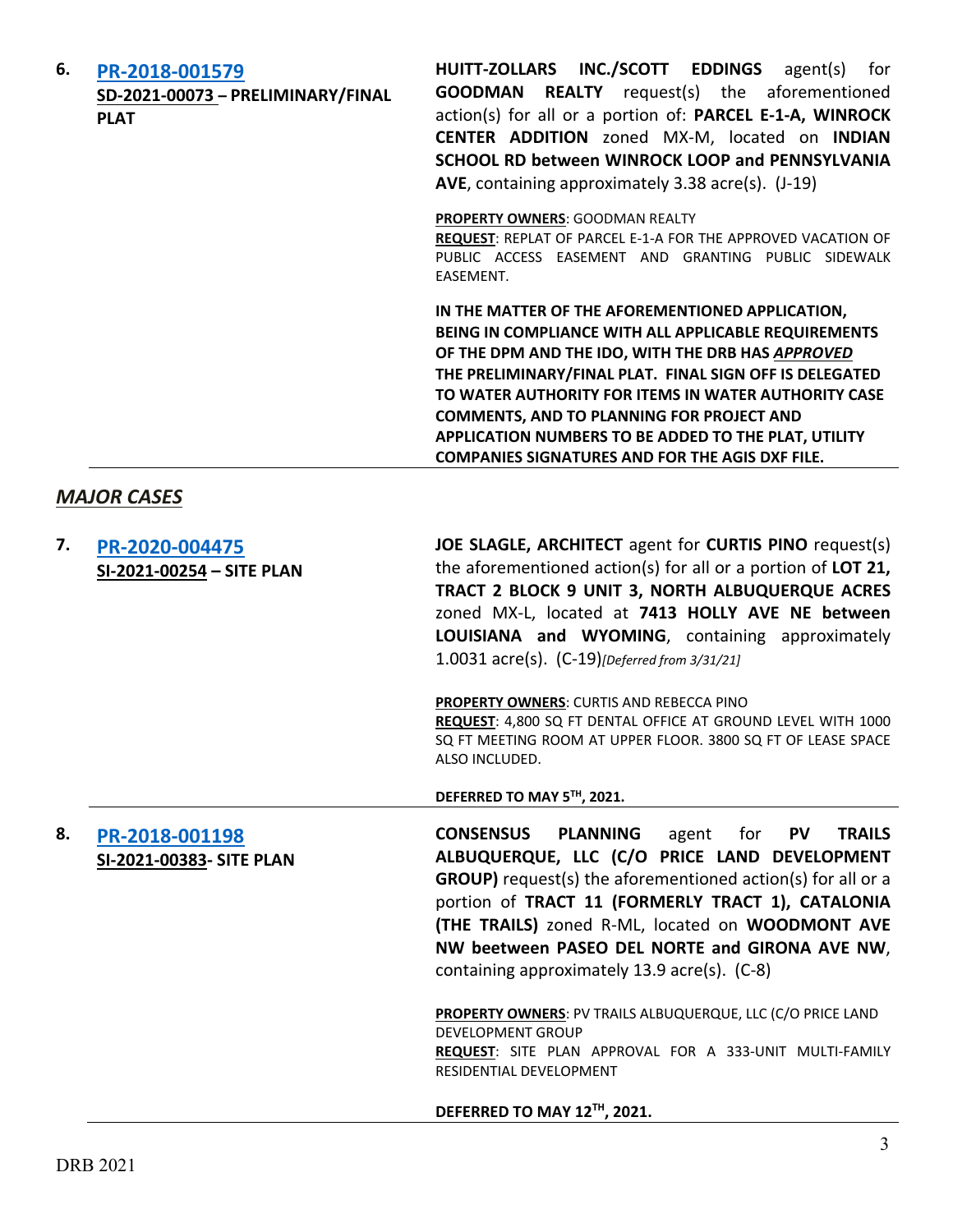**9. [PR-2020-003443](http://data.cabq.gov/government/planning/DRB/PR-2020-003443/DRB%20Submittals/PR-2021-003443_Mar_10_2021/Application/DRB%20PP%20Consensus%20PR-2020-003443%20SD-2021-00027%20signed%20copy.pdf)**

**SD-2021-00027– PRELIMINARY PLAT (sketch plat 3-4-20)**

**CONSENSUS PLANNING INC.** agent for **HOLLY PARTNERS LLC** request(s) the aforementioned action(s) for all or a portion of: **20A-1, PARADISE NORTH** zoned MX-L, located on **UNSER BLVD NW between BANDELIER DR NW and McMAHON BLVD NW** containing approximately 19.01 acre(s). (A-11)*[Deferred from 3/10/21, 3/31/21]*

**PROPERTY OWNERS**: HOLLY PARTNERS LLC **REQUEST**: SUBDIVIDE EXISTING LOT INTO 9 NEW LOTS AND PROVIDE REQUIRED PUBLIC INFRASTRUCTURE

**DEFERRED TO APRIL 28, 2021.**

### *MINOR CASES*

| <b>PROPERTY OWNERS: NOVUS PROPERTIES LLC</b><br>REQUEST: FINAL PLAT TO SUBDIVIDE TRACT B INTO B1, B2, B3, B4<br>DEFERRED TO MAY 26TH, 2021.                                                                                                                                                                                                                                                                                                                                                                                                                                                                                                            |
|--------------------------------------------------------------------------------------------------------------------------------------------------------------------------------------------------------------------------------------------------------------------------------------------------------------------------------------------------------------------------------------------------------------------------------------------------------------------------------------------------------------------------------------------------------------------------------------------------------------------------------------------------------|
|                                                                                                                                                                                                                                                                                                                                                                                                                                                                                                                                                                                                                                                        |
| CSI - CARTESIAN SURVEYS, INC. agent(s) for BEELING<br>ARMIJO requests the aforementioned action(s) for all or a<br>portion of: LOT 9, EASTERLY PORTION OF 20 FT LOT 8 AND<br>PORTION OF LOT 10, BLOCK 2, SANDIA MANOR zoned R-<br>1D, located at 17400 HILLDALE RD NE between HILDALE RD<br>and CAMINO DE LA SIERRA NE, containing<br>approximately 0.5108 acre(s). (K-23) {Deferred from 12/9/2,<br>1/13/210, 1/27/21, 2/3/21, 2/24/21, 3/17/21, 3/31/21]<br>PROPERTY OWNERS: BEELING ARMIJO<br>REQUEST: SUBDIVIDE LOTS, ELIMINATE INTERIOR LOT LINES OF 3<br>EXISTING LOTS CREATING ONE NEW LOT, DEDICATE EASEMENTS<br>DEFERRED TO APRIL 21ST, 2021. |
|                                                                                                                                                                                                                                                                                                                                                                                                                                                                                                                                                                                                                                                        |

# *SKETCH PLAT*